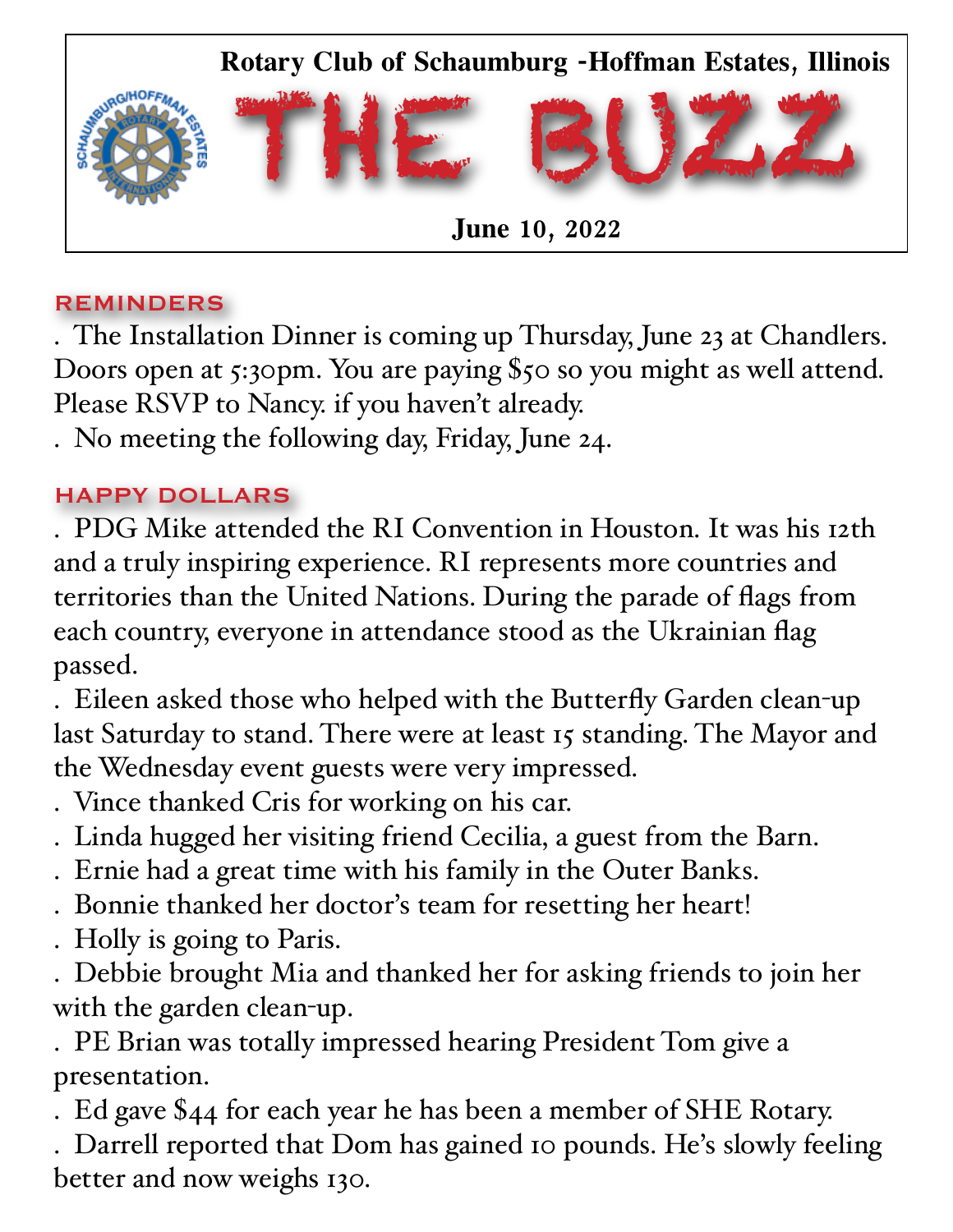. Jim Fabbrini fondly remembered his father who would have been 99 on Friday.

### ANNOUNCEMENTS

The Club's Public Image remains strong on FaceBook and the internet. Meetings are recorded and available on You Tube.

## QUEEN OF HEARTS DRAWING

Gail Vandenberg was the lucky winner but picked the two of spades.

# FUN & FROLIC - George

. Allen has been in the hospital with an infected middle finger. Those who have reached out to provide support and those who didn't, were both fined.

. A lot of money was collected during George's "What would you do if…" scenarios. Most of us maxed out.

# PROJECT SELECTION PRESENTATIONS

PP Wes announced that 12 community grants were approved worth \$51,500. Each representative gave a short presentation.

1. Family Forward- founded in 2003 they provide low income families two years of rent and services to strengthen their employment opportunities.

2. District 54 Autism Program at Nathan Hale School- Training for special staff will improve their knowledge on how to adapt school music and athletic actives so autistic children may be included.

3. Fellowship Housing- Since 1991 at risk women and their children receive shelter and support. The Child Benevolence program provides needed counseling and safe after school activities.

4. Child's Voice- provides a bridge of support to children immediately after receiving a cochlear hearing device. The grant offers new audio technology.

5. Operation Tool Kit- Schaumburg and HE High Schools auto program prepares students for careers. The grant aids the purchase of the mechanic individual tool kits which cost \$2000 apiece.